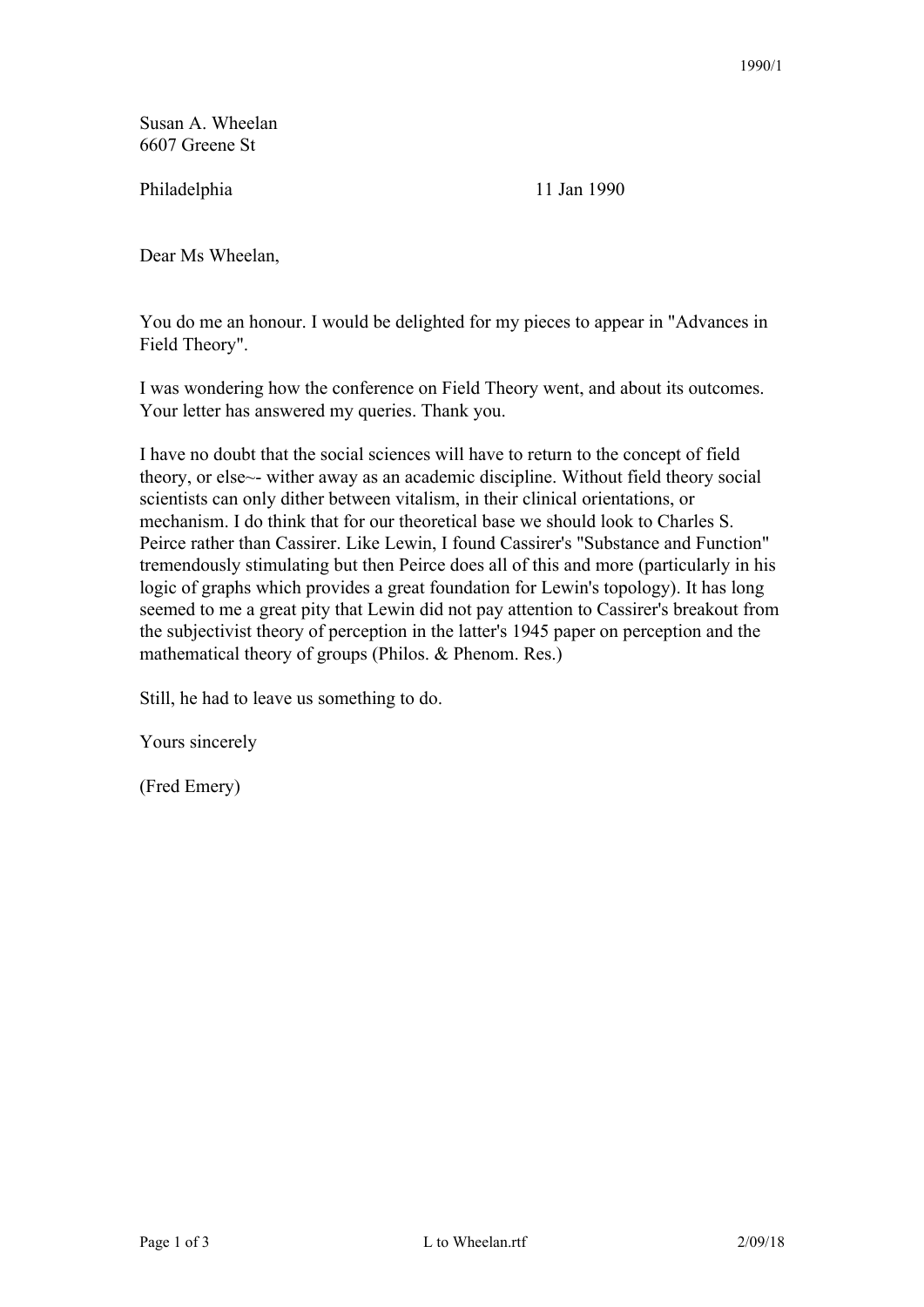## LEWIN

## F.Emery 6 March 90.

The emergence of the Society for the Advancement of Field Theory is an occasion to review Lewin's contribution: it was he above all others who directed attention to the need for a field-theoretical approach in the social sciences. Such a review is called for only insofar as the program that Lewin initiated remains unfulfilled.

In 1986, on the occasion of a festschrift for Eric Trist, I attempted to formulate an agenda for the social sciences. This took me back, very naturally, to the last time we had such an agenda. The last time, in fact the only time that we had anything that might be called an agenda for the social sciences was with Lewin's post-humous paper on "Frontiers in group dynamics", 1947. That program envisaged an integration of the social sciences to contribute to the important practical affairs of democratic societies. However, "There can be no doubt but that he thought our success in building on the practical achievements depended, first and foremost, on the development of a field theoretical social science. For all of his efforts to apply topology and evolve a non -Euclidean geometry, namely hodology, for the description of purposeful behaviour, he failed. With that failure, I suggest, the integrative force of the post-war program was lost." (Emery, 1986, p97)

A mathematical breakthrough of the kind that Lewin sought in Principles of Topological Psychology and Conceptual Representation and Measurement of Psychological Forces might have compelled widespread acceptance of field theory. In any case it did not happen.

That failure has certainly discoloured the perception of field theory for later generations of social sciences. It is more realistic to see it as a failure of premature formalization. Lewin warned several times (1940 & 1951) of the dangers in this but it would appear that he ~as overly motivated to personally achieve the breakthrough (I gather that in his last days his desk was occupied with books on the mathematics that economists were apparently successfully using).

We have to go back to clarifying what is a field theoretical approach and re-trace our tracks from there. This time we might resist the temptation of early formalization (it is not easy, eg Ackoff & Emery, 1972). As we shall see the critical problems that crippled Lewin's venture were conceptual matters that precede formalization. Morton Deutsch (1954) summed up in his section on metatheory the key characteristics of what Lewin saw as field theory in psychology :-

- a) the psychological explanation of psychological events. Lewin did not take a phenomenological position as he did not equate awareness with conscious awareness (ie awareness of awareness).
- b) explanation in terms of the total situation of the person and the effective environment- the psychological field or life space.. The 'effective environment' was that which was having effects on the person and that on which the person was having effects. In both cases the person's behaviour may prove awareness without the person being aware, conscious, of that awareness. Thus a modern mother might be quite shocked by tapes of her discourse to discover how far she had been manipulating her daughter's choice of boy friends. This requirement of field theory could NOT be met by the traditional scientific method of studying the interaction of conceptually isolated elements. What field theory required was study of "the mutual relations among the totality of